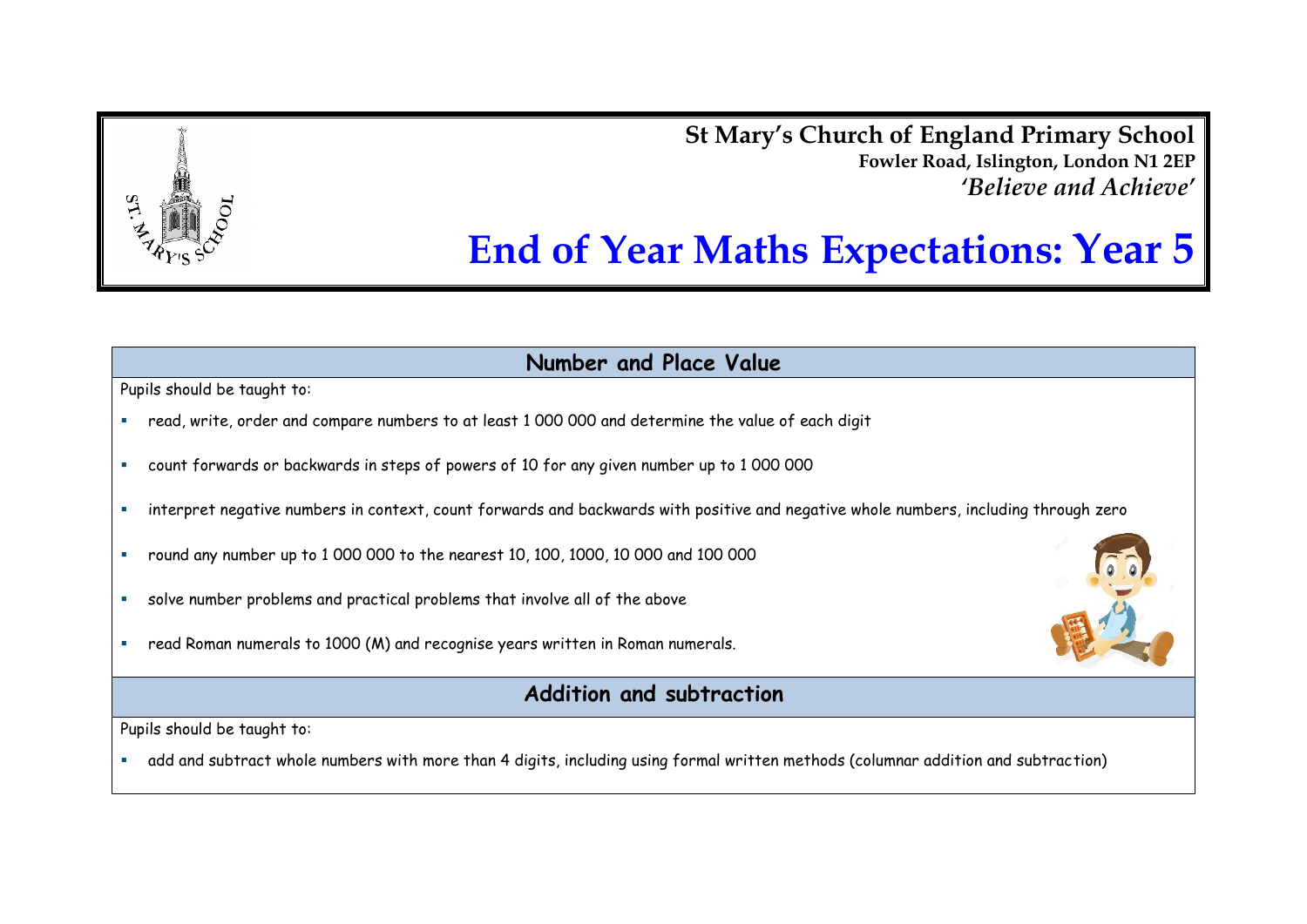- add and subtract numbers mentally with increasingly large numbers
- use rounding to check answers to calculations and determine, in the context of a problem, levels of accuracy
- solve addition and subtraction multi-step problems in contexts, deciding which operations and methods to use and why. add and subtract whole numbers with more than 4 digits, including using formal written methods (columnar addition and subtraction)
- add and subtract numbers mentally with increasingly large numbers
- use rounding to check answers to calculations and determine, in the context of a problem, levels of accuracy
- solve addition and subtraction multi-step problems in contexts, deciding which operations and methods to use and why.

## **Multiplication and division**

- identify multiples and factors, including finding all factor pairs of a number, and common factors of two numbers
- know and use the vocabulary of prime numbers, prime factors and composite (non-prime) numbers
- establish whether a number up to 100 is prime and recall prime numbers up to 19
- multiply numbers up to 4 digits by a one- or two-digit number using a formal written method, including long multiplication for two-digit numbers
- multiply and divide numbers mentally drawing upon known facts
- divide numbers up to 4 digits by a one-digit number using the formal written method of short division and interpret remainders appropriately for the context

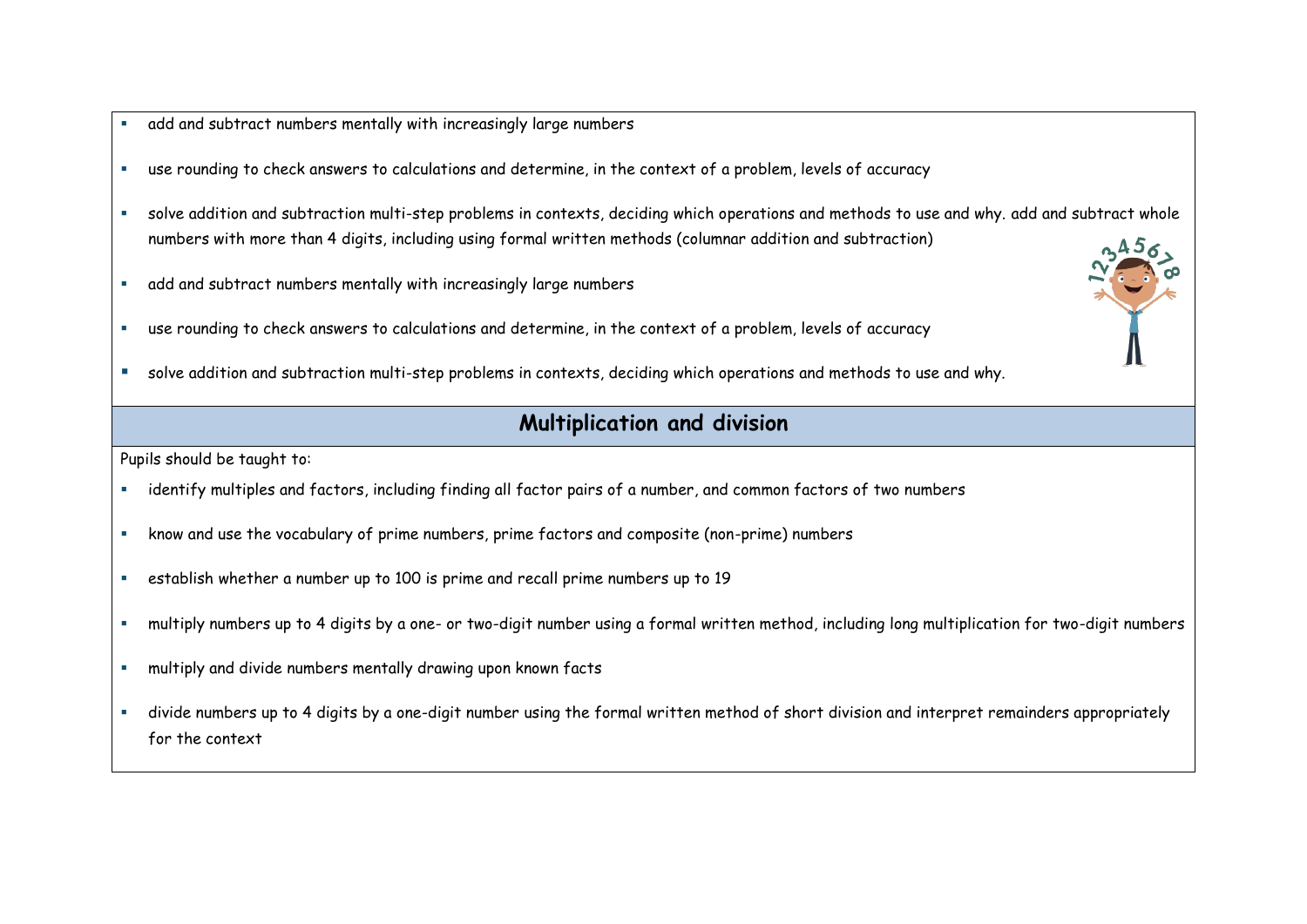- multiply and divide whole numbers and those involving decimals by 10, 100 and 1000
- recognise and use square numbers and cube numbers, and the notation for squared (2) and cubed (3)
- solve problems involving multiplication and division including using their knowledge of factors and multiples, squares and cubes
- solve problems involving addition, subtraction, multiplication and division and a combination of these, including understanding the meaning of the equals sign
- solve problems involving multiplication and division, including scaling by simple fractions and problems involving simple rates.

#### **Fractions**

- compare and order fractions whose denominators are all multiples of the same number
- identify, name and write equivalent fractions of a given fraction, represented visually, including tenths and hundredths
- recognise mixed numbers and improper fractions and convert from one form to the other and write mathematical statements > 1 as a mixed number [for example, 5 2 + 5 4 = 5 6  $= 15$ 1 ]
- add and subtract fractions with the same denominator and denominators that are multiples of the same number
- multiply proper fractions and mixed numbers by whole numbers, supported by materials and diagrams
- $\bullet$  read and write decimal numbers as fractions [for example, 0.71 =  $^{100}$ 71 ]
- recognise and use thousandths and relate them to tenths, hundredths and decimal equivalents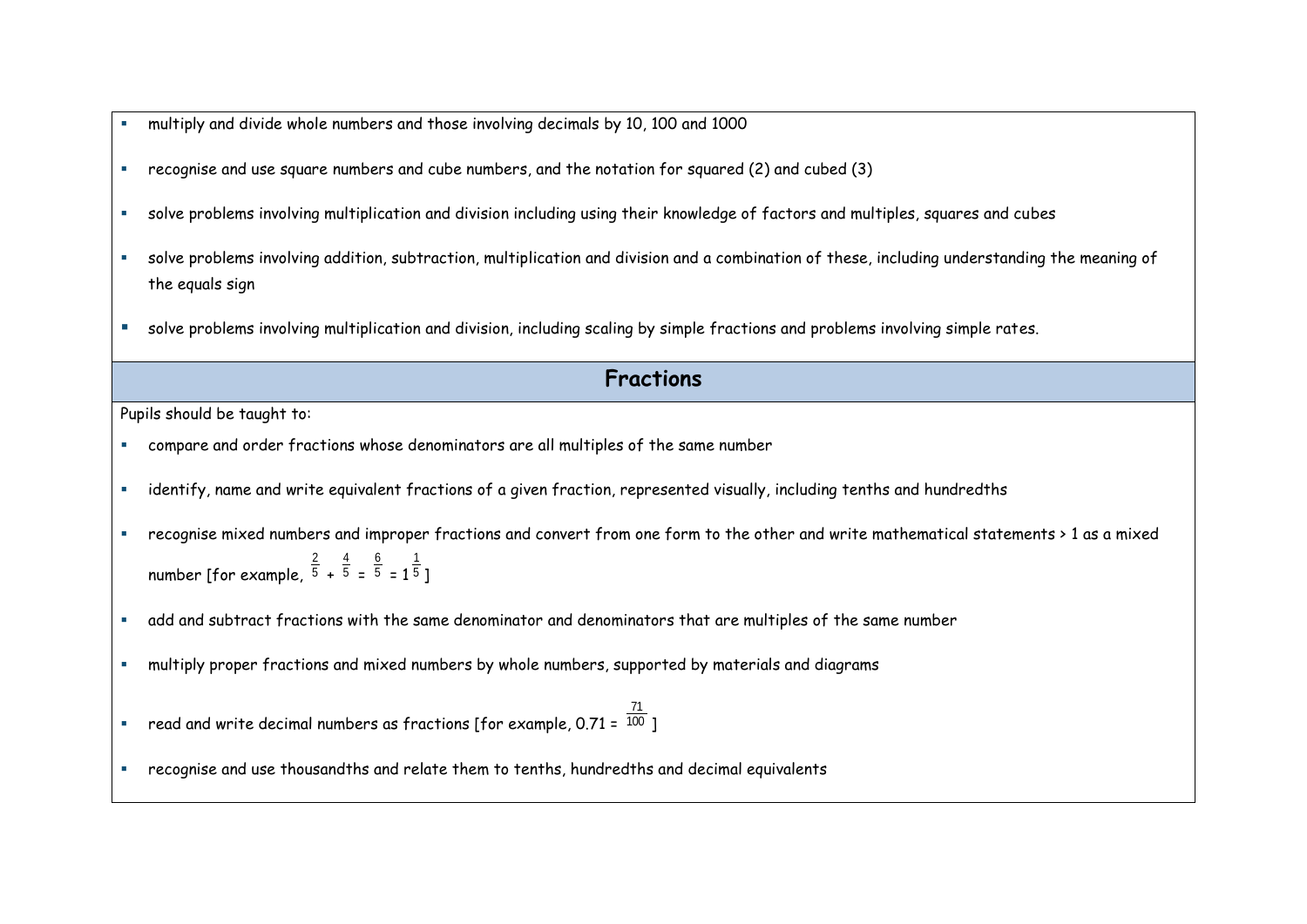- round decimals with two decimal places to the nearest whole number and to one decimal place
- read, write, order and compare numbers with up to three decimal places
- solve problems involving number up to three decimal places
- recognise the per cent symbol (%) and understand that per cent relates to 'number of parts per hundred', and write percentages as a fraction with denominator 100, and as a decimal
- $\hspace{0.1mm}$  solve problems which require knowing percentage and decimal equivalents of  $\hspace{0.1mm}$   $^2$ 1 , 4 1 , 5 1 , 5 2 , 5 4 and those fractions with a denominator of a multiple of 10 or 25.

#### **Measurement**

- convert between different units of metric measure (for example, kilometre and metre; centimetre and metre; centimetre gram and kilogram; litre and millilitre)
- " understand and use approximate equivalences between metric units and common imperial units such as inches, pounds and p
- measure and calculate the perimeter of composite rectilinear shapes in centimetres and metres
- calculate and compare the area of rectangles (including squares), and including using standard units, square centimetres (c metres (m2) and estimate the area of irregular shapes
- estimate volume [for example, using 1 cm3 blocks to build cuboids (including cubes)] and capacity [for example, using water]
- solve problems involving converting between units of time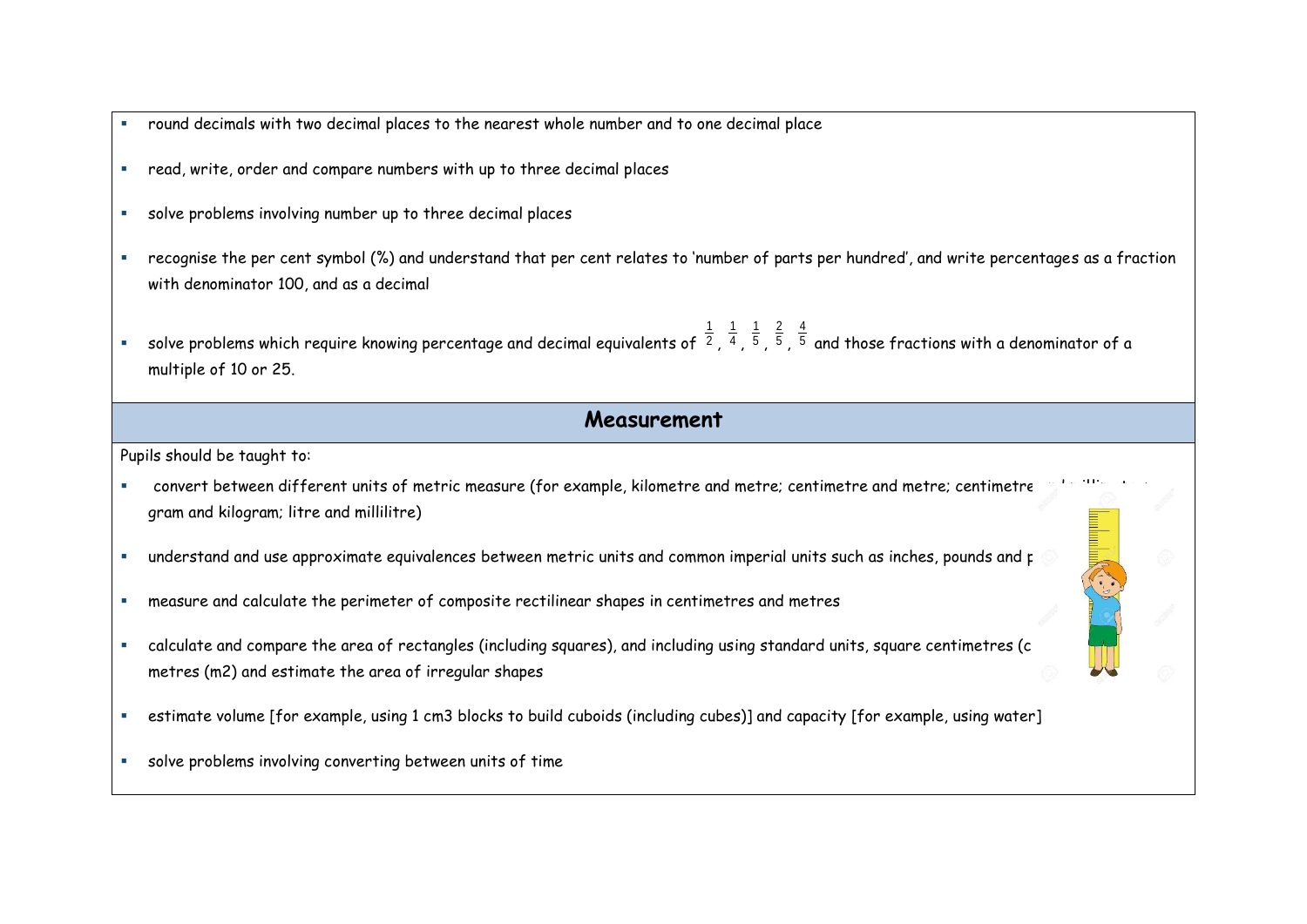use all four operations to solve problems involving measure [for example, length, mass, volume, money] using decimal notation, including scaling.

### **Geometry – Properties of shape**

Pupils should be taught to:

- identify 3-D shapes, including cubes and other cuboids, from 2-D representations
- know angles are measured in degrees: estimate and compare acute, obtuse and reflex angles
- draw given angles, and measure them in degrees (o)
- **identify:**

angles at a point and one whole turn (total 360o)

angles at a point on a straight line and a turn (total 180o)

other multiples of 90o

- use the properties of rectangles to deduce related facts and find missing lengths and angles
- distinguish between regular and irregular polygons based on reasoning about equal sides and angles.

# **Geometry – Position and direction**

Pupils should be taught to:

**Indentify, describe and represent the position of a shape following a reflection or translation, using the appropriate language, and know that the** shape has not changed.